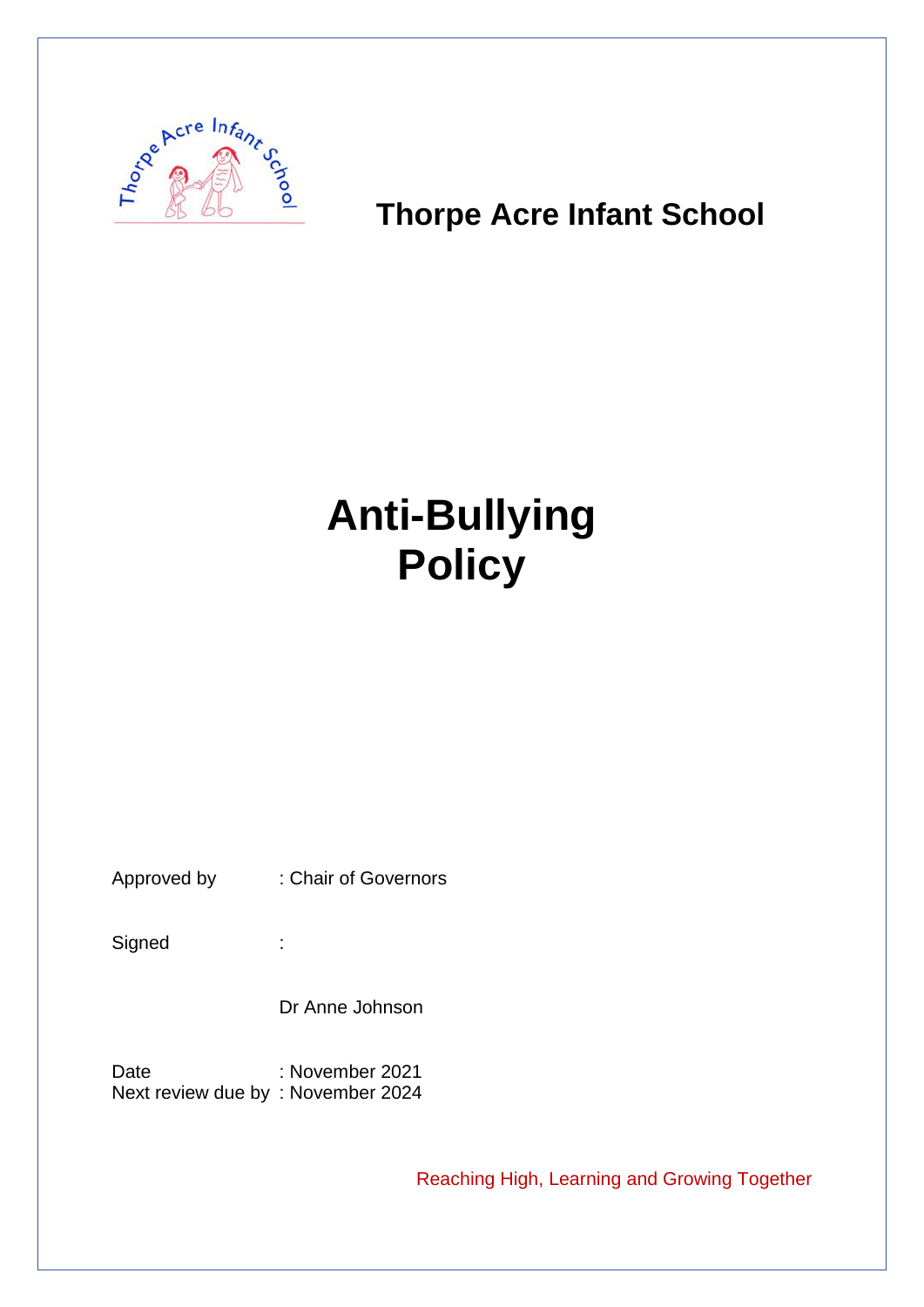#### **Safeguarding Statement**

At Thorpe Acre Infant School we respect and value all children and are committed to providing a caring, friendly and safe environment for all our pupils so they can learn in a relaxed and secure atmosphere. We believe every pupil should be able to participate in all school activities in an enjoyable and safe environment and be protected from harm. This is the responsibility of every adult employed by, or invited to deliver services at Thorpe Acre Infant School. We recognise our responsibility to safeguard all who access school and promote the welfare of all our pupils by protecting them from physical, sexual and emotional abuse, neglect and bullying.

#### **GDPR Statement**

The school has arrangements in place to ensure that all personal data records held by the school are obtained, processed, used and retained in accordance with the eight rules of data protection (based on the Data Protection Acts).

#### **Equality Impact Statement**

We have carefully considered and analysed the impact of this policy on equality and the possible implications for pupils with protected characteristics, as part of our commitment to meet the Public Sector Equality Duty (PSED) requirement to have due regard to the need to eliminate discrimination, advance equality of opportunity and foster good relations.

#### **Contents**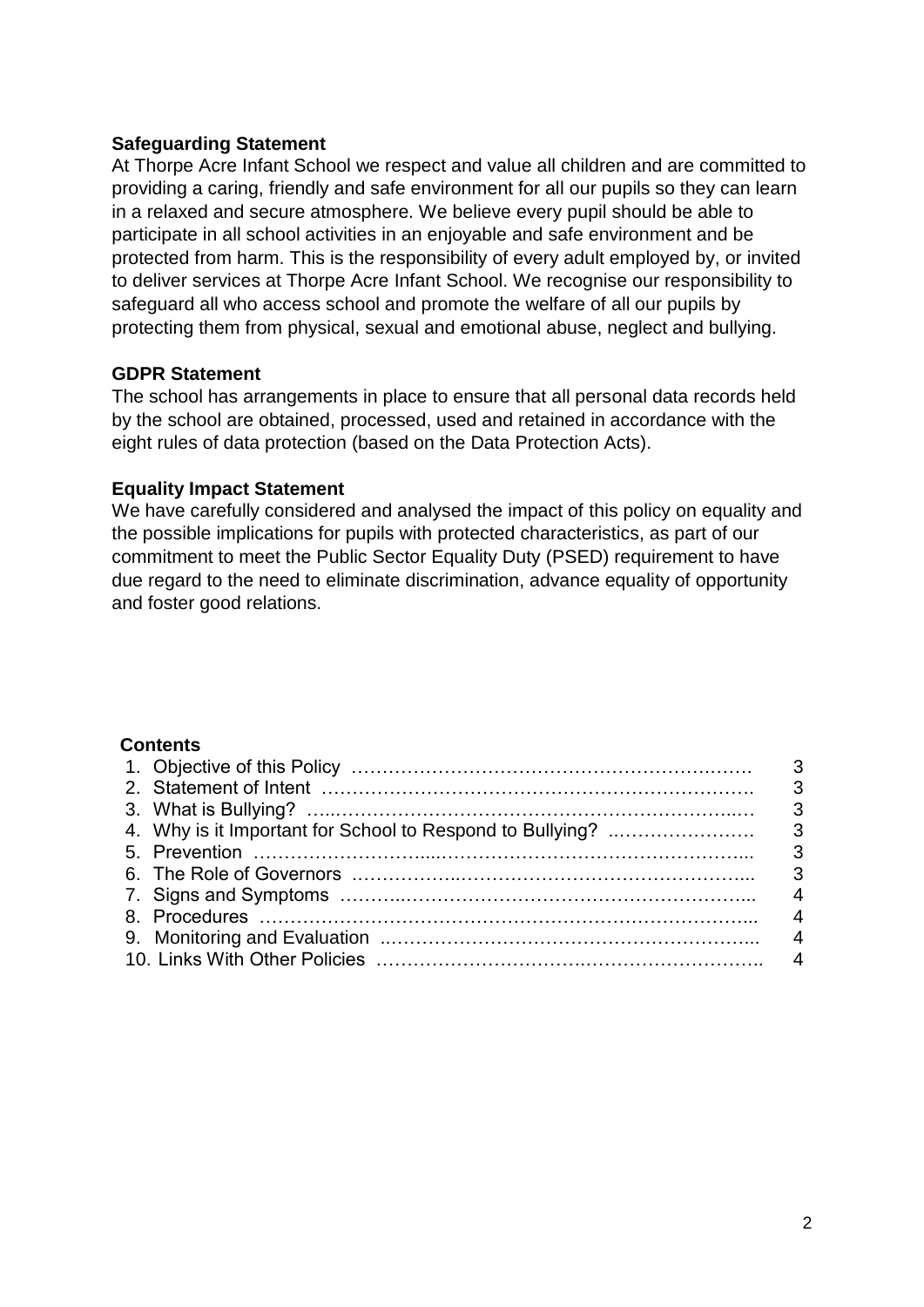# **1. Objective of this Policy**

The key objective of this Anti-Bullying policy is to ensure all school staff, pupils, parents/carers, governors and visitors will have an understanding of what bullying is and what the school policy and procedures are.

# **2. Statement of Intent**

We are committed to providing a caring, friendly and safe environment for all of our pupils so they can learn in a relaxed and secure atmosphere. Bullying of any kind is unacceptable at our school. If bullying does occur, all pupils should be able to report it and know that incidents will be dealt with promptly and effectively. Anyone who knows that bullying is happening is expected to tell a member of staff.

# **3. What is Bullying?**

DFE guidance (2012) defines bullying as "behaviour by an individual or group, repeated over time, that intentionally hurts another individual or group either physically or emotionally". Bullying can be direct (either physical or verbal) or indirect (for example, being ignored or not spoken to). It results in pain and distress. There is a difference between targeted bullying and the 'falling out', that both children and adults can experience. Bullying is the systematic and persistent use of aggression with the intention of hurting another person. Bullying can be:

- Emotional : being unkind, excluding, tormenting
- Physical : pushing, kicking, hitting, punching or any use of violence
- Racist : racial taunts, graffiti, gestures
- Sexual : unwanted physical contact or sexually abusive comments
- Homophobic: because of, or focusing on, the issue of sexuality
- Verbal : name-calling, sarcasm, spreading rumours, teasing.

# **4. Why is it Important for School to Respond to Bullying?**

Bullying causes mental and/or physical pain. No-one deserves to be a victim of bullying and everybody has the right to be treated with respect. As a school we have a responsibility to respond promptly and effectively to any issues of bullying.

# **5. Prevention**

The systems in school encourage expected behaviour and this is supported in our Personal Social Health Education (PSHE) lessons and through assemblies. Antibullying procedures are also in place to prevent, detect and manage such unacceptable behaviour effectively.

# **6. The Role of Governors**

The Governing Body supports the school to eliminate bullying. The Governing Body will not condone any bullying in, or related to, the school setting. Any incidents of bullying that do occur will be taken seriously and dealt with appropriately. The Governing Body monitors any incidents of bullying and regularly reviews the effectiveness of this policy. The governors require the Headteacher to keep accurate records of all incidents of bullying, and to report to the governors on the effectiveness of school anti-bullying strategies.